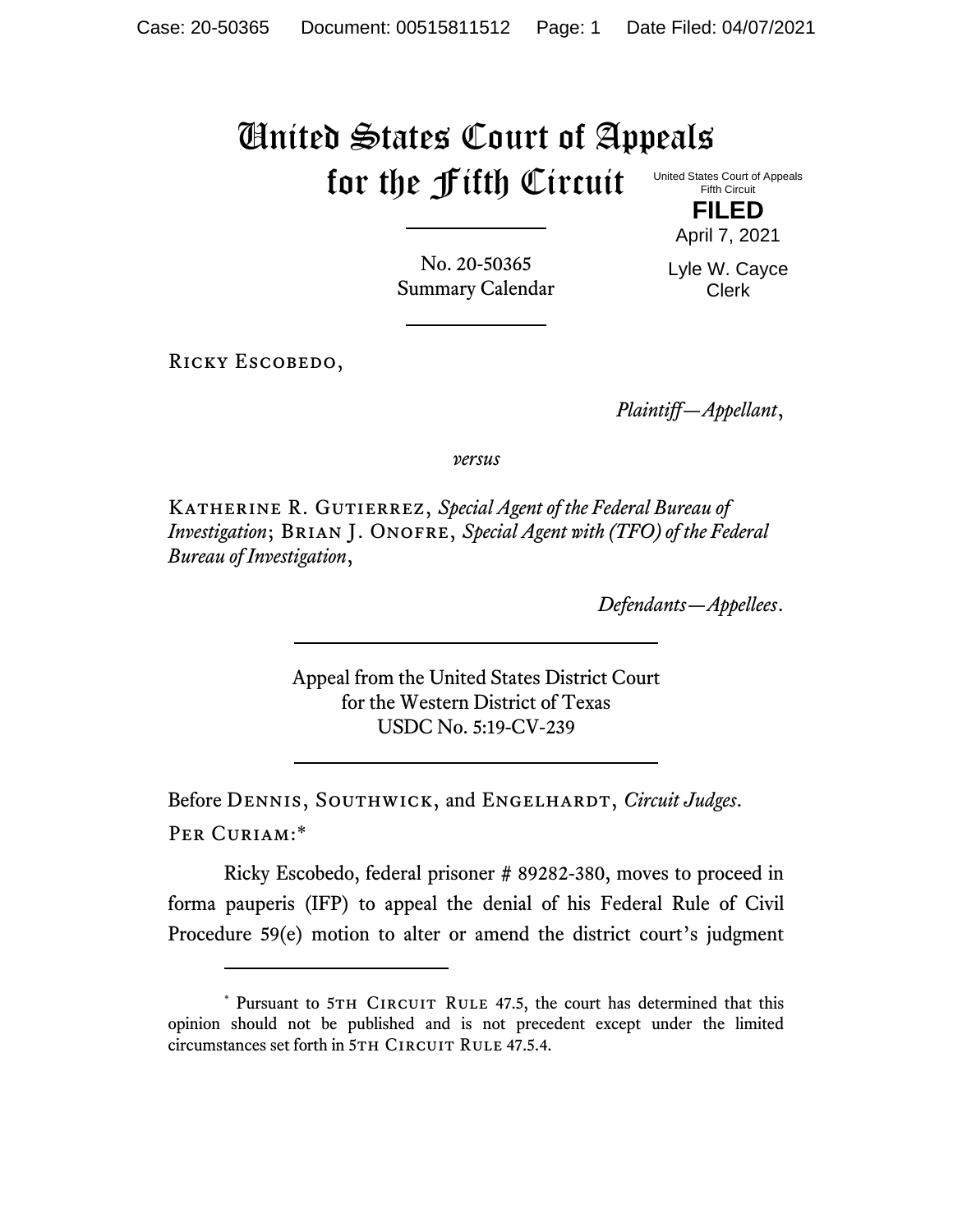## No. 20-50365

dismissing his 42 U.S.C. § 1983 civil rights complaint for failure to state a claim. Escobedo had alleged that the defendants, both special agents with the Federal Bureau of Investigation, were responsible for several unconstitutional searches and seizures of his personal property.

By moving to proceed IFP in this court, Escobedo is challenging the district court's certification that an appeal would not be taken in good faith. *See Baugh v. Taylor*, 117 F.3d 197, 202 (5th Cir. 1997). This court's "inquiry is limited to whether the appeal involves legal points arguable on their merits (and therefore not frivolous)." *Howard v. King*, 707 F.2d 215, 220 (5th Cir. 1983) (internal quotation marks and citation omitted).

Escobedo has failed to identify any errors in the district court's analysis and, thus, it is as if he has not challenged the district court's judgments. *See Brinkmann v. Dallas Cnty. Deputy Sheriff Abner*, 813 F.2d 744, 748 (5th Cir. 1987). Although this court liberally construes pro se filings, even pro se litigants must brief arguments to preserve them. *See Yohey v. Collins*, 985 F.2d 222, 225 (5th Cir. 1993). Escobedo has therefore failed to show that his appeal involves "legal points arguable on their merits (and therefore not frivolous)." *See Howard*, 707 F.2d at 220 (internal quotation marks and citation omitted). Escobedo's appeal is without arguable merit and is frivolous. *See id*. at 219-20. Because the appeal is frivolous, it is DISMISSED. *See* 5th Cir. R. 42.2.

The district court's dismissal of Escobedo's complaint for failure to state a claim counts as a strike under 28 U.S.C. § 1915(g). *See Brown v. Megg*, 857 F.3d 287, 290-92 (5th Cir. 2017). The dismissal of this appeal as frivolous also counts as a strike. *See* § 1915(g); *Coleman v. Tollefson*, 135 S. Ct. 1759, 1763-64 (2015); *Adepegba v. Hammons*, 103 F.3d 383, 387-88 (5th Cir. 1996). Escobedo is WARNED that if he accumulates a third strike, he may not proceed IFP in any civil action or appeal while he is incarcerated or detained